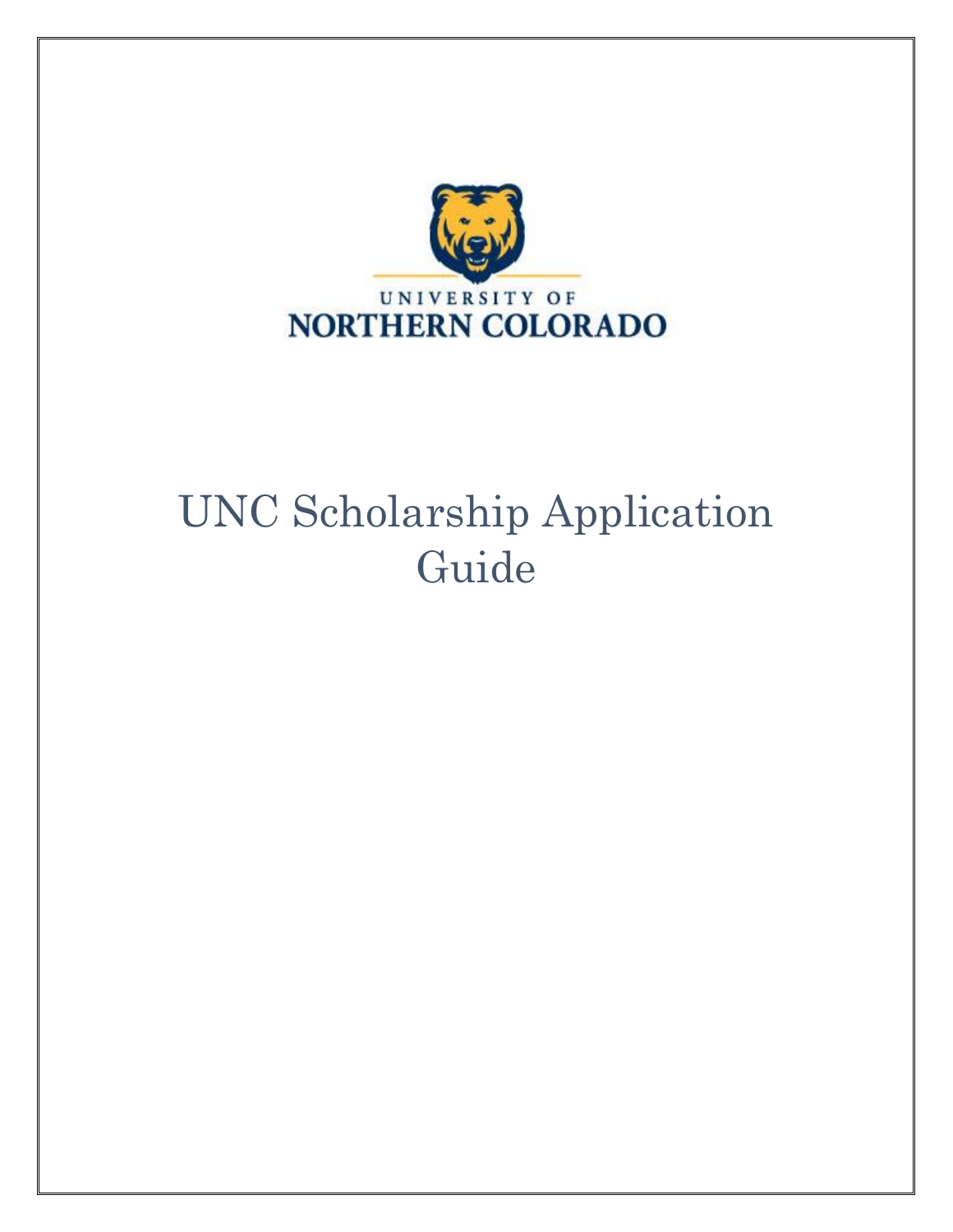<span id="page-1-0"></span>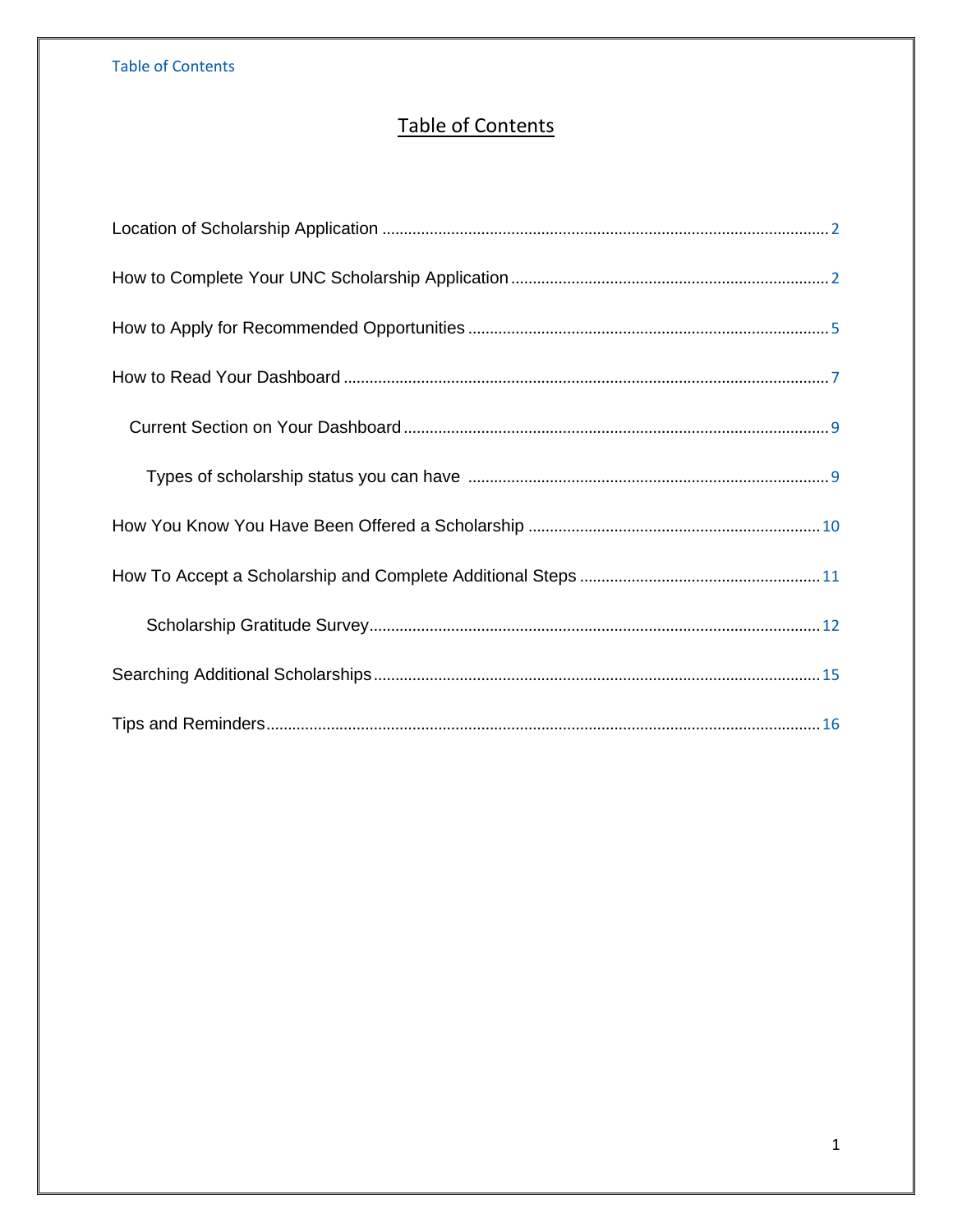## Student Instructions on Completing the UNC Scholarship Application

Updated January 2022

## <span id="page-2-0"></span>Location of Scholarship Application

UNC's scholarship application is located in your URSA account. On the Financial tab, you will see a link for the "**UNC Scholarship Application**". You need to complete the scholarship application every year to be considered for UNC Foundation scholarships. The application will open November 1<sup>st</sup> each school year, to be completed for the following school year. The priority deadline will be February 1<sup>st</sup> for New students and Continuing students, and June 1<sup>st</sup> for Graduate students, Transfer students, and International students.

| <b>My Account</b>                                                                                                                                                                                                                                                                                                                                                                                                                                                                                                                               | <b>Student</b> | Financial                                                                                                                                                                                                        |
|-------------------------------------------------------------------------------------------------------------------------------------------------------------------------------------------------------------------------------------------------------------------------------------------------------------------------------------------------------------------------------------------------------------------------------------------------------------------------------------------------------------------------------------------------|----------------|------------------------------------------------------------------------------------------------------------------------------------------------------------------------------------------------------------------|
|                                                                                                                                                                                                                                                                                                                                                                                                                                                                                                                                                 |                | <b>Billing and Financial Aid</b>                                                                                                                                                                                 |
| $\equiv$ Billing                                                                                                                                                                                                                                                                                                                                                                                                                                                                                                                                |                | <b>\$ Financial Aid</b>                                                                                                                                                                                          |
| • Pay/View eBill or Bear Pay<br>• <b>eBill</b> Instructions/Set Up Authorized User<br>• International Payments<br>• Bear Pay Information C<br>• Bear Pay Information (En Español) &<br>• Set Up Direct Deposit For A Refund<br>. How to Read Your Bill<br>• Add Funds to Your Bear Print Account<br>• Purchase Parking Permits or Pay Tickets Online<br>• 1098T Tax Notifications<br>• COF Stipend Authorization<br>• Colorado Resident Stipend Application<br>• College Opportunity Fund (COF) Information<br>• Online Health Insurance Waiver |                | • Eligibility Requirements<br>• Holds<br>• Academic Progress<br>• View/Accept Award Offer<br>• Aid Year Summary<br>• Work Study Summary<br>• FAFSA Federal Student Aid Web Site<br>• UNC Scholarship Application |

## <span id="page-2-1"></span>How to Complete Your UNC Scholarship Application

- 1. Once logged into your general scholarship application you will see a list of questions for you to answer, these questions are used to determine your eligibility for most of the Foundation scholarships available. You are not required to answer all the questions, but keep in mind, the more you complete can increase potential scholarship opportunities. You are required to answer the questions that have asterisks (\*) next to them, which include your Bear Number, Signature, and Today's Date, before proceeding to other tasks within the system.
- 2. Click on the yellow '**Finish and Submit**' button when you are finished. You can save your application at any time by clicking on the white '**Save and Keep Editing**' button.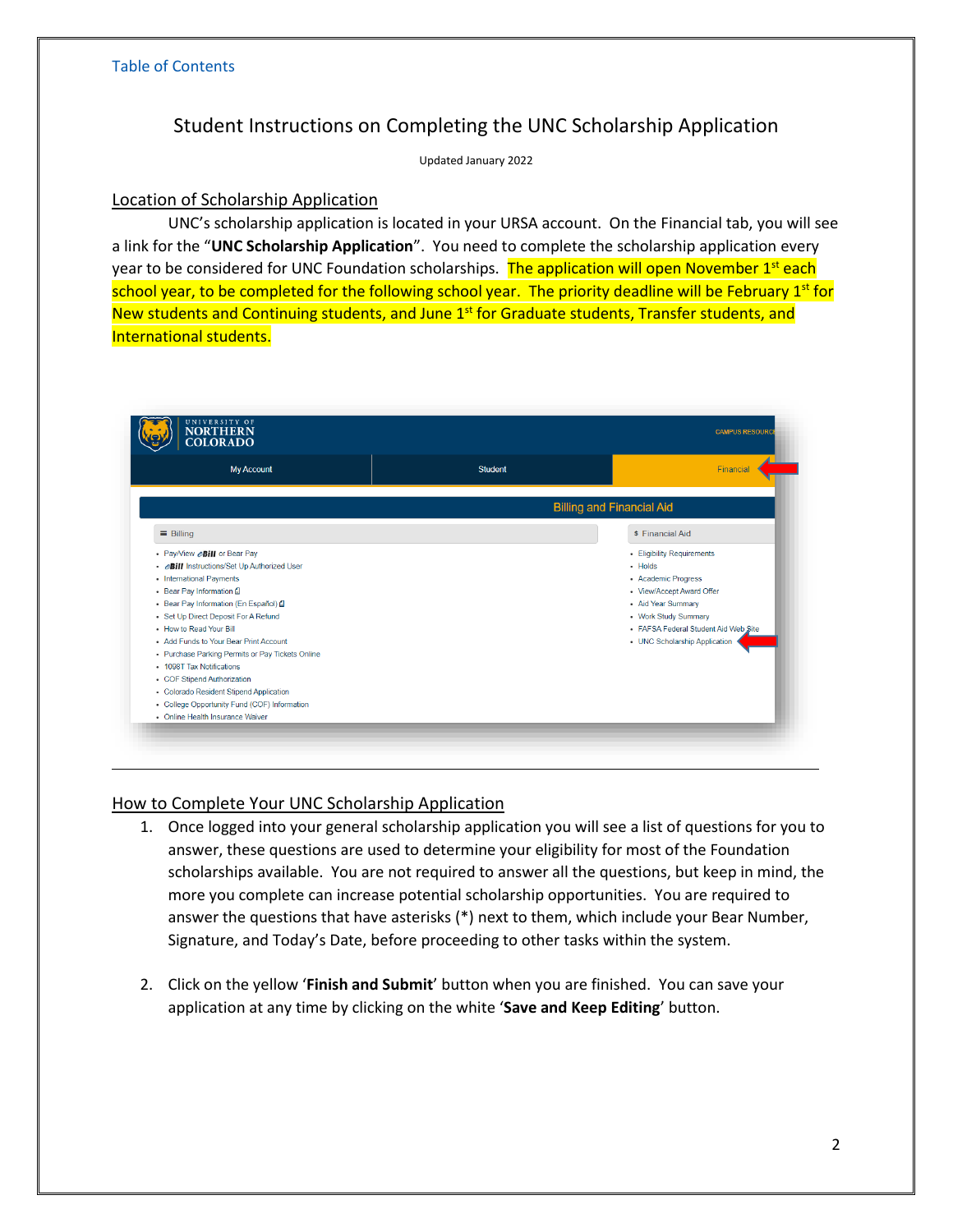| <b>UNC</b> NORTHERN                       |                                                                                                                                                                                                                                                                    |
|-------------------------------------------|--------------------------------------------------------------------------------------------------------------------------------------------------------------------------------------------------------------------------------------------------------------------|
| · Opportunities<br><b>My Applications</b> | * Johnny Appleseed                                                                                                                                                                                                                                                 |
| <b>Application Progress</b>               |                                                                                                                                                                                                                                                                    |
|                                           | Welcome to the UNC Scholarship Application! This is a general application that will allow you to apply for UNC Foundation<br>scholarships for the 2022-2023 academic year.                                                                                         |
| General Application @                     | If you have any questions, please contact the UNC Office of Financial Aid at ofa.scholarships@unco.edu or (970) 351-4882 option 1.                                                                                                                                 |
|                                           |                                                                                                                                                                                                                                                                    |
|                                           | You can save your application at any time by clicking Save and Keep Editing at the bottom of the form.<br>Once completed, you can submit your application by clicking Finish and Continue.                                                                         |
|                                           | Note: Required fields are marked with an asterisk.                                                                                                                                                                                                                 |
|                                           | <b>General Application Questions</b>                                                                                                                                                                                                                               |
|                                           | * Bear Number                                                                                                                                                                                                                                                      |
|                                           |                                                                                                                                                                                                                                                                    |
|                                           | Preferred name/name in use                                                                                                                                                                                                                                         |
|                                           |                                                                                                                                                                                                                                                                    |
|                                           |                                                                                                                                                                                                                                                                    |
|                                           | Preferred phone number                                                                                                                                                                                                                                             |
|                                           | Please enter a phone number formatted like 555-555-5555.                                                                                                                                                                                                           |
|                                           |                                                                                                                                                                                                                                                                    |
|                                           | What is your expected UNC graduation date?                                                                                                                                                                                                                         |
|                                           |                                                                                                                                                                                                                                                                    |
|                                           | Choose from the following statements about you:                                                                                                                                                                                                                    |
|                                           | I am a graduate from a high school in a rural area.                                                                                                                                                                                                                |
|                                           | □ I am a graduate of a high school with an enrollment of 200 or less.<br>$\Box$ I was the valedictorian or salutatorian of my senior class.                                                                                                                        |
|                                           | □ I am a new transfer student from a community college.                                                                                                                                                                                                            |
|                                           | □ I am a transfer student from Aims Community College.                                                                                                                                                                                                             |
|                                           | I am a resident from Eastern Colorado.                                                                                                                                                                                                                             |
|                                           | I am a first-generation college student.<br>I am a non-traditional student.                                                                                                                                                                                        |
|                                           | □ I am a member of an under-represented group at UNC.                                                                                                                                                                                                              |
|                                           | □ I am a parent of one or more dependents.                                                                                                                                                                                                                         |
|                                           | □ I am a single parent of at least one child.                                                                                                                                                                                                                      |
|                                           | One or more of my parents are deceased.<br>I am an orphan or was previously in a foster home.                                                                                                                                                                      |
|                                           | My immigration status classifies me under Deferred Action for Childhood Arrivals (DACA).                                                                                                                                                                           |
|                                           | First Generation student definition: Biological or Adopted parents and immediate family have not attended any kind of post-secondary                                                                                                                               |
|                                           | education. Non-traditional student definition: Entering UNC after the age of 24 and/or has dependent children. Under-represented<br>group definition are Students with historically marginalized identities. This may include: Students of color, LGBTQI identity, |
|                                           | undocumented student, first-generation college student, nontraditional age (over 24), student with dependents, students with<br>disabilities (physical/mental/emotional).                                                                                          |
|                                           | Choose the following statements that apply to you:                                                                                                                                                                                                                 |
|                                           | I am a victim of a natural disaster                                                                                                                                                                                                                                |
|                                           | Farming is my family's primary occupation.                                                                                                                                                                                                                         |
|                                           | My parent is a graduate of UNC.<br>□ I have an interest in doing research or am currently working at the UNC Cancer Rehabilitation Institute.                                                                                                                      |
|                                           | I am registered for services through the Disability Support Services Office at UNC.                                                                                                                                                                                |
|                                           | I am admitted into the GOAL Program.                                                                                                                                                                                                                               |
|                                           | I have participated in a Centennial Rotary Club fundraising event.                                                                                                                                                                                                 |
|                                           | I am interested in entering the oil and gas industry.                                                                                                                                                                                                              |
|                                           | Choose the following extraourricular activities that you are/will be involved in:                                                                                                                                                                                  |
|                                           | □ I am actively involved in campus activities at UNC.                                                                                                                                                                                                              |
|                                           | □ I am actively involved in community service activities.<br>I am currently employed.                                                                                                                                                                              |
|                                           | □ I have a past history of employment.                                                                                                                                                                                                                             |
|                                           | [1] I am a member of a group that exhibits conservative values, knowledge and understanding of American history, strong moral and                                                                                                                                  |
|                                           | ethical behavior                                                                                                                                                                                                                                                   |

#### **View of Application top half: View of Application bottom half:**

| Choose the following campus activities that you are/will be involved in:                                                                                                                                                                                                                                                                                                                                                                                                                                                                 |
|------------------------------------------------------------------------------------------------------------------------------------------------------------------------------------------------------------------------------------------------------------------------------------------------------------------------------------------------------------------------------------------------------------------------------------------------------------------------------------------------------------------------------------------|
| I am a member of the University Band.                                                                                                                                                                                                                                                                                                                                                                                                                                                                                                    |
| I will participate in intramural sports at UNC.                                                                                                                                                                                                                                                                                                                                                                                                                                                                                          |
| I am involved in University Sports.                                                                                                                                                                                                                                                                                                                                                                                                                                                                                                      |
| □ I am an active member of the Criminal Justice Society.                                                                                                                                                                                                                                                                                                                                                                                                                                                                                 |
| □ I am an active member of a UNC Sorority.                                                                                                                                                                                                                                                                                                                                                                                                                                                                                               |
| I am an active member of a UNC Fraternity.                                                                                                                                                                                                                                                                                                                                                                                                                                                                                               |
| I am involved in The Little Theatre of the Rockies.                                                                                                                                                                                                                                                                                                                                                                                                                                                                                      |
| I am a current member of Beta Alpha Psi or another professional accounting organization at UNC.                                                                                                                                                                                                                                                                                                                                                                                                                                          |
| □ I am involved or plan to be involved with the Asian Pacific American Student Services (A/PASS).                                                                                                                                                                                                                                                                                                                                                                                                                                        |
| □ I am involved or plan to be involved with the César Chávez Cultural Center (CCCC).                                                                                                                                                                                                                                                                                                                                                                                                                                                     |
| □ I am involved or plan to be involved with the Gender & Sexuality Resource Center (GRSC).                                                                                                                                                                                                                                                                                                                                                                                                                                               |
| □ I am involved or plan to be involved with the Marcus Garvey Cultural Center (MGCC).                                                                                                                                                                                                                                                                                                                                                                                                                                                    |
| □ I am involved or plan to be involved with the Native American Student Services (NASS).                                                                                                                                                                                                                                                                                                                                                                                                                                                 |
| □ I am involved or plan to be involved with the Center for Women's & Gender Equity (CWGE).                                                                                                                                                                                                                                                                                                                                                                                                                                               |
| □ I am currently involved in the McNair Scholars Program.                                                                                                                                                                                                                                                                                                                                                                                                                                                                                |
| □ I am currently involved in the LEAP Scholars Program.                                                                                                                                                                                                                                                                                                                                                                                                                                                                                  |
| □ I am currently involved in the UNC Honors Program.                                                                                                                                                                                                                                                                                                                                                                                                                                                                                     |
| I am currently in the UNC Cumbres program.                                                                                                                                                                                                                                                                                                                                                                                                                                                                                               |
| I I am a member of the President's Leadership Program.                                                                                                                                                                                                                                                                                                                                                                                                                                                                                   |
| □ I am actively involved in the Center for Human Enrichment Program.                                                                                                                                                                                                                                                                                                                                                                                                                                                                     |
|                                                                                                                                                                                                                                                                                                                                                                                                                                                                                                                                          |
| List any other extracurricular involvement:                                                                                                                                                                                                                                                                                                                                                                                                                                                                                              |
|                                                                                                                                                                                                                                                                                                                                                                                                                                                                                                                                          |
| Choose the following teaching related program statements that apply to you:                                                                                                                                                                                                                                                                                                                                                                                                                                                              |
| □ I am majoring in science with the intent of becoming a teacher.                                                                                                                                                                                                                                                                                                                                                                                                                                                                        |
| □ I am currently a teacher in a K-12 classroom that intends to continue teaching.                                                                                                                                                                                                                                                                                                                                                                                                                                                        |
| $\Box$ I will be student teaching during the academic year.                                                                                                                                                                                                                                                                                                                                                                                                                                                                              |
| I am planning on becoming a teacher.                                                                                                                                                                                                                                                                                                                                                                                                                                                                                                     |
| $\Box$ I intend to teach in a rural school district.                                                                                                                                                                                                                                                                                                                                                                                                                                                                                     |
| □ I intend to teach in a public school district.                                                                                                                                                                                                                                                                                                                                                                                                                                                                                         |
| □ I have an interest in teaching children with disabilities.                                                                                                                                                                                                                                                                                                                                                                                                                                                                             |
| I have an interest in working with children/adolescents with emotional or behavioral disorders.                                                                                                                                                                                                                                                                                                                                                                                                                                          |
|                                                                                                                                                                                                                                                                                                                                                                                                                                                                                                                                          |
| Choose from the following Military statements:                                                                                                                                                                                                                                                                                                                                                                                                                                                                                           |
| I am an active-duty military member.                                                                                                                                                                                                                                                                                                                                                                                                                                                                                                     |
| □ I am currently participating in ROTC at UNC.                                                                                                                                                                                                                                                                                                                                                                                                                                                                                           |
| I am a veteran of the US military.                                                                                                                                                                                                                                                                                                                                                                                                                                                                                                       |
| $\Box$ I am a child or grandchild of an active member or veteran of the military.                                                                                                                                                                                                                                                                                                                                                                                                                                                        |
| Are you a UNC employee?                                                                                                                                                                                                                                                                                                                                                                                                                                                                                                                  |
| $\bigcirc$ Yes                                                                                                                                                                                                                                                                                                                                                                                                                                                                                                                           |
| $\bigcirc$ No                                                                                                                                                                                                                                                                                                                                                                                                                                                                                                                            |
| If you are a student work study employee or student hourly employee, answer NO to this questions.                                                                                                                                                                                                                                                                                                                                                                                                                                        |
| Are you the dependent child or spouse of a UNC employee?                                                                                                                                                                                                                                                                                                                                                                                                                                                                                 |
| O Yes                                                                                                                                                                                                                                                                                                                                                                                                                                                                                                                                    |
| $\bigcirc$ No                                                                                                                                                                                                                                                                                                                                                                                                                                                                                                                            |
| * I confirm that all information included in this application is true and correct to the best of my knowledge. I understand<br>that by signing this application, I give UNC permission to share the information listed on this application with university<br>employees, the UNC Foundation, and the donors of the scholarships for which I may qualify. NOTE: UNC will not share<br>information with any outside entities without your written permission, per the Family Education Rights and Privacy Act<br>(FERPA). - Answer 1 time. |
| 1                                                                                                                                                                                                                                                                                                                                                                                                                                                                                                                                        |
| $\pm$ 1. Signature                                                                                                                                                                                                                                                                                                                                                                                                                                                                                                                       |
|                                                                                                                                                                                                                                                                                                                                                                                                                                                                                                                                          |
| Type your full name for electronic signature                                                                                                                                                                                                                                                                                                                                                                                                                                                                                             |
|                                                                                                                                                                                                                                                                                                                                                                                                                                                                                                                                          |
| * 2. Today's Date                                                                                                                                                                                                                                                                                                                                                                                                                                                                                                                        |
| Please enter a date formatted like MM/DD/YYYY.                                                                                                                                                                                                                                                                                                                                                                                                                                                                                           |

Save and Keep Editing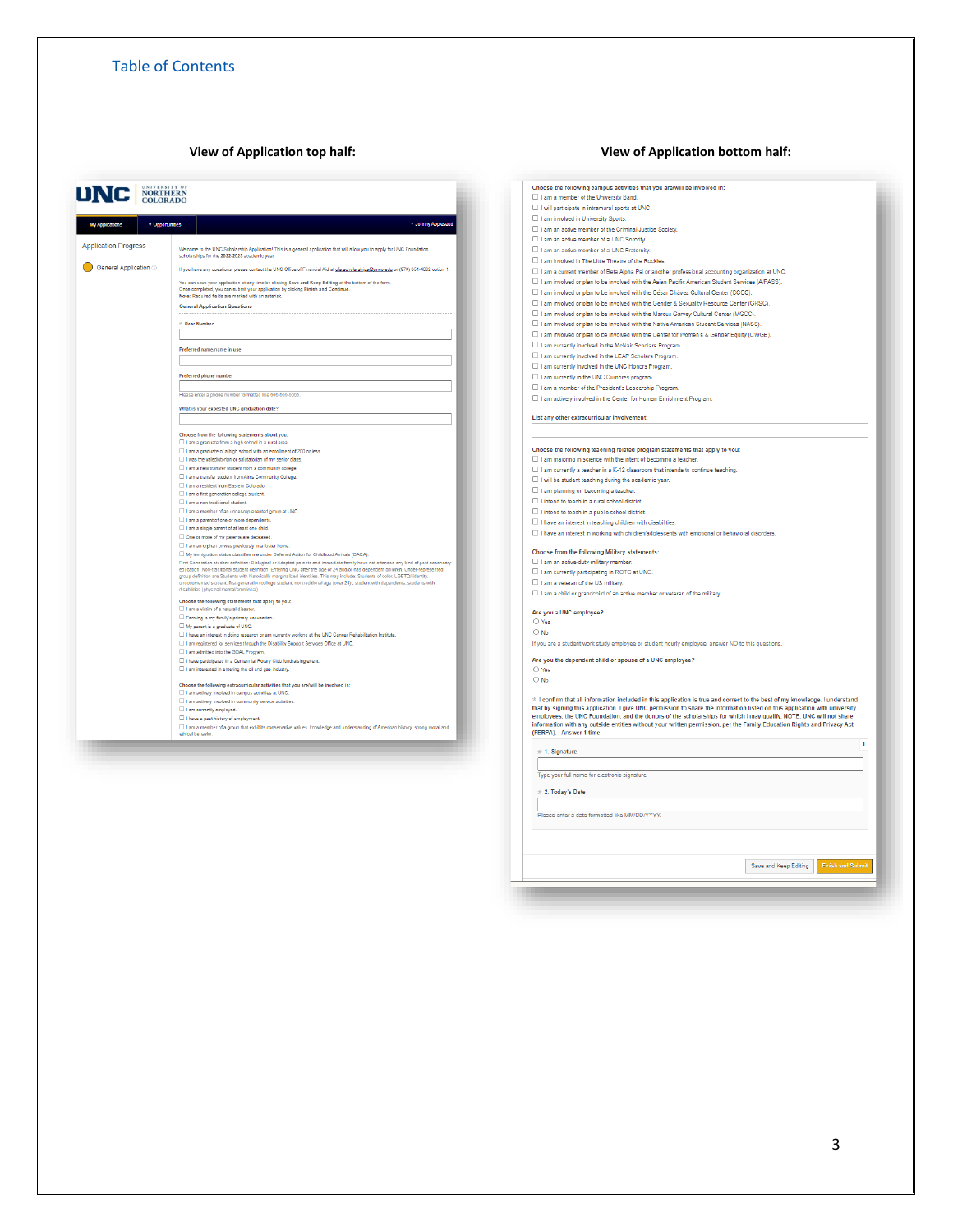- 3. After you submit your general scholarship application, you will get a big Grey 'Almost Done!' pop-up message that reads: "Your previous applications have qualified you to apply to additional opportunities. We've recommended the ones you are most qualified for and have made these available here."
	- Note: there will be a green pop-up message at the top of the page that confirms your application has been successfully submitted.
	- You will also receive an email to your student email titled "Application Submission Confirmation".

| <b>My Applications</b>                             | • Opportunities |                                                                                                                                                                                                           | * Johnny Appleseed                                                                                                                                                                                  |
|----------------------------------------------------|-----------------|-----------------------------------------------------------------------------------------------------------------------------------------------------------------------------------------------------------|-----------------------------------------------------------------------------------------------------------------------------------------------------------------------------------------------------|
|                                                    |                 | Your submitted general application has been successfully updated.                                                                                                                                         |                                                                                                                                                                                                     |
| <b>Application Progress</b><br>General Application |                 | Recommended Opportunities<br>IMPORTANT NOTE TO APPLICANTS. READ BEFORE PROCEEDING FURTHER.                                                                                                                | Show Filters                                                                                                                                                                                        |
| Other Recommended<br>Opportunities                 | $\circ$         | <b>Almost Done!</b><br>Your previous applications have qualified you to apply to additional<br>opportunities. We've recommended the ones you are most qualified<br>for and have made those available here | ased on your general application responses, the list below are<br>tht be qualified. You'll need to determine if you are eligible and<br>recommended" does not equate to being qualified.<br>cations |
|                                                    |                 | Qualifying does not guarantee you will receive a scholarship.                                                                                                                                             |                                                                                                                                                                                                     |

**4.** After the pop-up goes away, you will be directed to your '**Recommended Opportunities**' page. This is where you will see all '**Apply-To**' scholarships for which the system determines that you potentially may be qualified for based on your additional answers. These scholarships require an additional question(s) to be submitted to determine your true eligibility.

**View of the Recommended Opportunities page:**

| <b>My Applications</b><br>• Opportunities |                                                                                                                                                                           |                                                                                                                                                                                                                                                                                                                                                                                                          | * Johnny Appleseed     |
|-------------------------------------------|---------------------------------------------------------------------------------------------------------------------------------------------------------------------------|----------------------------------------------------------------------------------------------------------------------------------------------------------------------------------------------------------------------------------------------------------------------------------------------------------------------------------------------------------------------------------------------------------|------------------------|
| <b>Application Progress</b>               |                                                                                                                                                                           | <b>Recommended Opportunities</b>                                                                                                                                                                                                                                                                                                                                                                         | <b>Show Filters</b>    |
| <b>General Application</b>                |                                                                                                                                                                           | <b>IMPORTANT NOTE TO APPLICANTS, READ BEFORE PROCEEDING FURTHER.</b>                                                                                                                                                                                                                                                                                                                                     |                        |
| Other Recommended<br>Opportunities<br>Ф   |                                                                                                                                                                           | In addition to those scholarships for which you automatically qualify based on your general application responses, the list below are<br>additional scholarship opportunities for you to review because you might be qualified. You'll need to determine if you are eligible and<br>answer the additional questions to apply. Please keep in mind that "recommended" does not equate to being qualified. |                        |
|                                           |                                                                                                                                                                           | Please only apply for scholarships for which you meet all of the qualifications.                                                                                                                                                                                                                                                                                                                         |                        |
|                                           |                                                                                                                                                                           | Qualifying does not guarantee you will receive a scholarship.                                                                                                                                                                                                                                                                                                                                            |                        |
|                                           | by mid-July.                                                                                                                                                              | To be considered, click on the gold "Apply" button and complete the additional requested information. Foundation scholarship<br>awarding will start in mid-February, you can check the status of the scholarship(s) you applied to on your dashboard page. The<br>scholarship status is real time and will be updated at the time the scholarship is awarded. All statuses can be expected to be updated |                        |
|                                           | Status meanings are:<br>· Drafted=incomplete application<br>- Submitted=pending review<br>application opens November 1st<br>. Offered=selected to receive the scholarship | - Not selected/Not chosen=not selected to receive the scholarship, please consider applying again next season when the scholarship<br>We encourage you to keep an eye on your student email account, if you are offered a Foundation scholarship then you will receive an<br>email with further information regarding that scholarship.                                                                  |                        |
|                                           | Search by Keyword                                                                                                                                                         |                                                                                                                                                                                                                                                                                                                                                                                                          |                        |
|                                           | Award                                                                                                                                                                     | Name                                                                                                                                                                                                                                                                                                                                                                                                     | Actions                |
|                                           | \$4,000 each                                                                                                                                                              | <b>Board of Trustees Scholarship</b><br>The Board of Trustees Scholarship is awarded to students that have received<br>the Boettcher Scholarship. To qualify for this opportunity applicants                                                                                                                                                                                                             | Apply<br>by 02/01/2022 |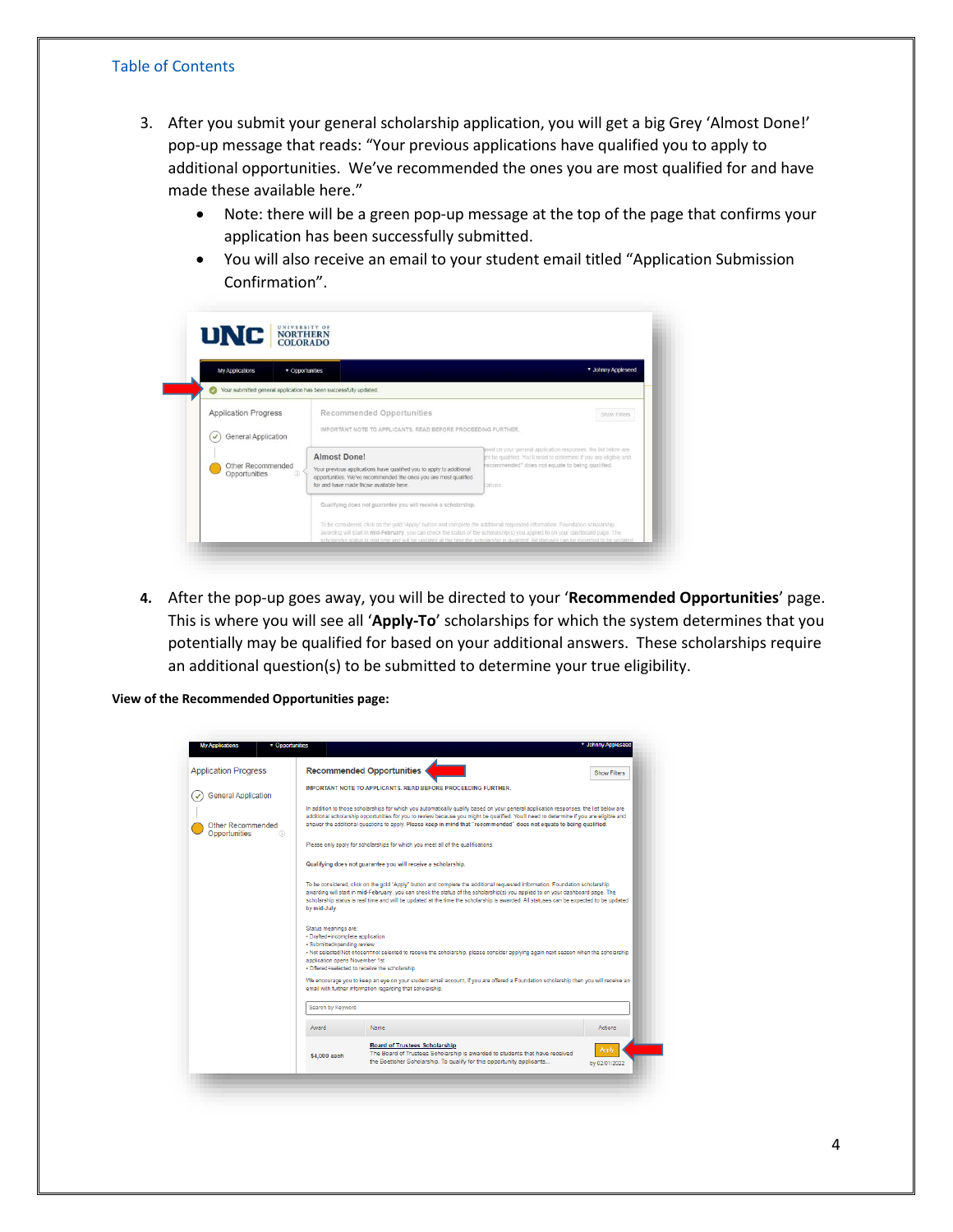## <span id="page-5-0"></span>How to Apply for Recommended Opportunities

- 1. Click on all the yellow '**Apply**' buttons listed to see what the additional required item is. This could be a short yes or no question, or an essay, etc.
- 2. You will need to complete the additional requirement(s) to apply for that scholarship.
	- If the question is not applicable to you, you do not need to complete that additional question. For example, UNC may offer a scholarship that can be awarded to Business Majors that are also part of a Native American Tribe. You will see this scholarship listed on your recommended page if you are a Business Major, the system does not know if you are part of a Native American tribe so the additional question would be to upload your tribal documentation. If you are not part of a Native American Tribe, you would not complete that additional requirement.
- 3. Click on the '**Finish and Submit**' button once you have completed the requested item(s). You have now applied to that scholarship.

| • Opportunities<br><b>My Applications</b>                                                                                                   | ▼ Johnny Appleseed                                                                                                                                                                                                    |
|---------------------------------------------------------------------------------------------------------------------------------------------|-----------------------------------------------------------------------------------------------------------------------------------------------------------------------------------------------------------------------|
| <b>UNC Legacy Scholarship</b><br><b>Description</b>                                                                                         | You can save your application at any time by clicking Save and Keep Editing at the bottom of the form. Once completed, you can<br>submit your application by clicking Finish and Submit.                              |
| This scholarship is awarded to<br>students working on their first<br>undergraduate degree, whose<br>biological or adoptive mother or father | Note: Required fields are marked with an asterisk.<br><b>Application Questions</b>                                                                                                                                    |
| is a graduate of<br><b>Deadline</b><br>09/30/2022                                                                                           | $*$ List the name, Date of Birth, and year of graduation for the parent that graduated from UNC (Be sure to use the name that<br>your parent used at the time of their graduation).<br>For example "John Smith, 1979" |
|                                                                                                                                             |                                                                                                                                                                                                                       |
|                                                                                                                                             |                                                                                                                                                                                                                       |
|                                                                                                                                             |                                                                                                                                                                                                                       |
| Category<br><b>Drafted</b><br><b>Supporting Documents</b><br><b>Applicant Record</b><br>$\overline{N}$<br>區<br>Profile                      |                                                                                                                                                                                                                       |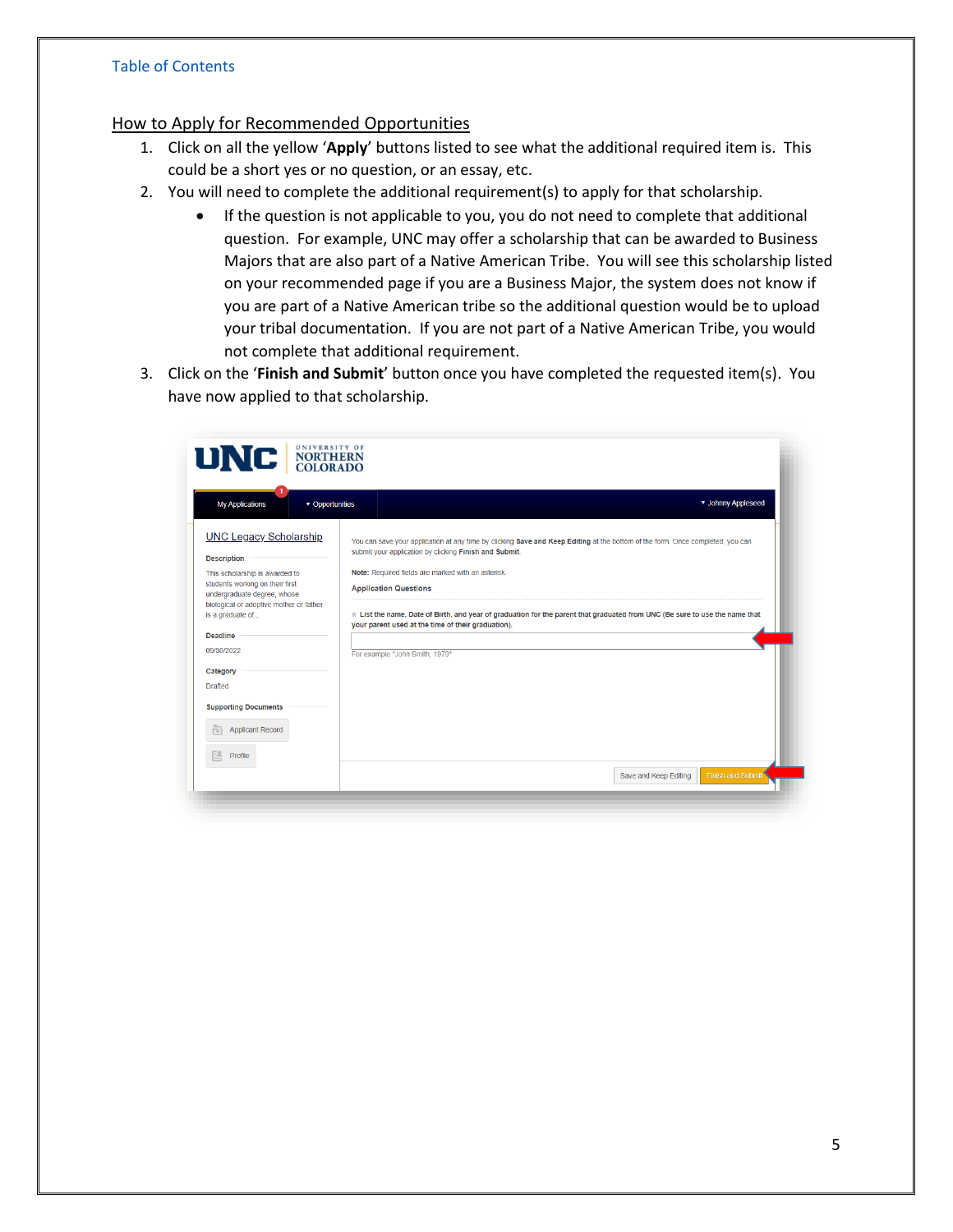- 4. You will see a green message at the top to let you know the scholarship item has been successfully submitted. If you have additional '**Recommended Opportunities**' that you have not completed, you will be directed back to the '**Recommended Opportunities**' page. You will see the yellow '**Apply**' button for all the scholarships you have not completed and the '**View Your Application**' link for all the ones that you have completed.
	- Once you submit the additional item(s) for the recommended scholarship, you will receive an email to your student email titled "Application Submission Confirmation". This will let you know that your application for the specific scholarship was submitted.



#### **You have now applied for all the Foundation scholarships that you qualify for at UNC!**

**Please note: the 'Recommended Opportunities' scholarships are not the only scholarships that you are in the running for. These are only the scholarships that required an additional item to be completed. Most scholarships do not have an additional item to be completed, you will be filtered into these scholarships automatically based on your General Scholarship Application. You will not see these on your Dashboard.**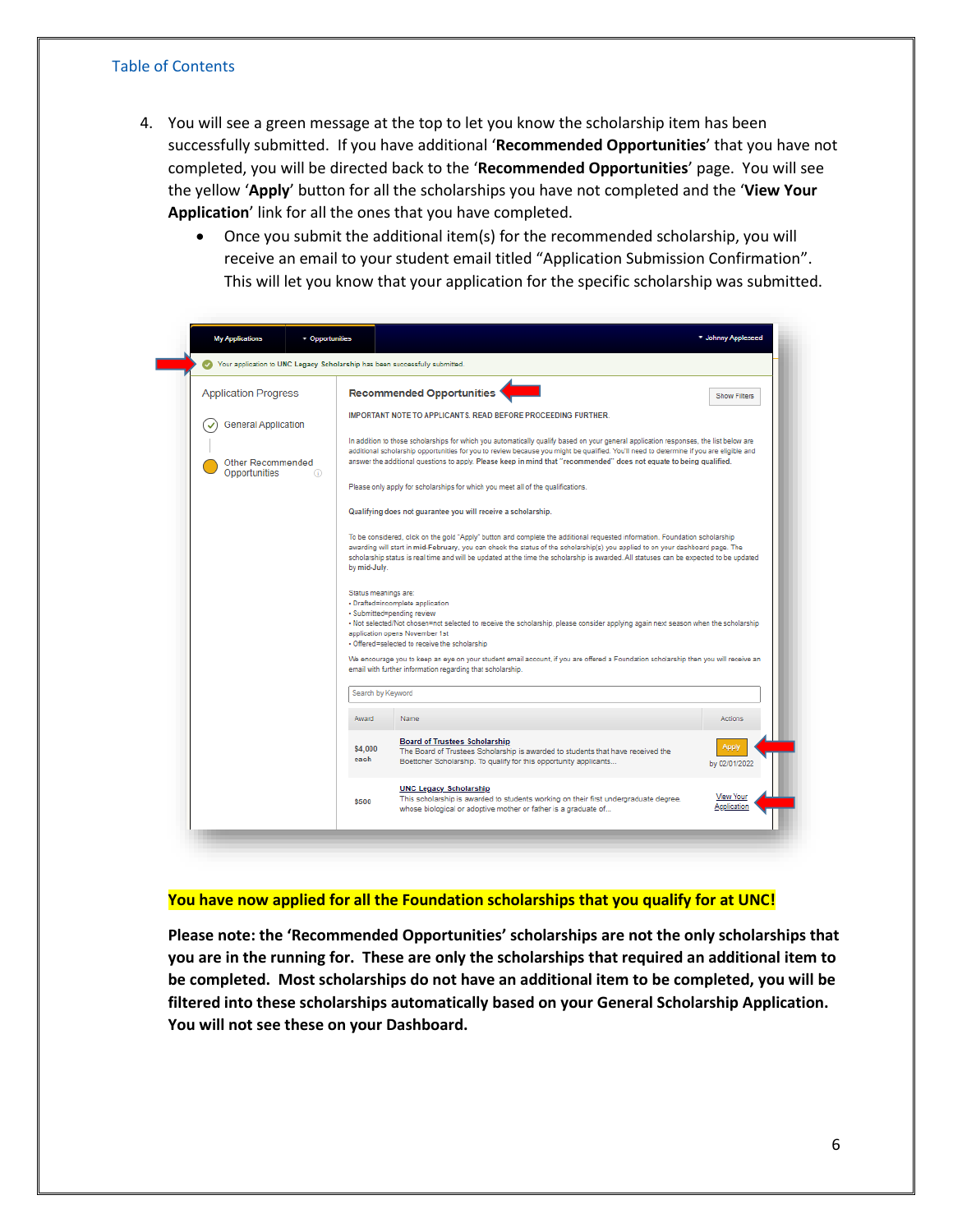## <span id="page-7-0"></span>How to Read Your Dashboard

Every time you log back into your general scholarship application after you have applied to all your '**Recommended**' scholarships, you will be directed to your '**Dashboard**' page. This is a central location where you can monitor the status and progress of your various applications in the system. This page is broken down into four key areas based on your needed interactions. Please note that if you do not apply to all your '**Recommended**' scholarships, you will be directed to the '**Recommended Opportunity**' page after logging in until they are all answered. To get to your Dashboard from your '**Recommended**' page, you will have to click on the '**My Applications**' tab on the top left of your screen.

- ❖ The four key areas on your Dashboard:
	- Status Box: This is your progress indicator. This section will indicate what you need to complete and what you have already completed. Anything in GREEN is completed; anything in RED is incomplete. These color buttons are clickable boxes.
	- Needs Attention: This section will appear for scholarships that have been applied for, but something has occurred that requires new attention and action from you is needed. For example, if you have a drafted application or a missing Scholarship Gratitude Survey.
	- General Application: This section will display your submitted UNC Scholarship Application.
	- Current: This section will show all the scholarships you have applied for from the '**Recommended Opportunities**' page and/or the scholarships you have received for both the current academic year as well as the upcoming year. Each tile will show the status for that scholarship.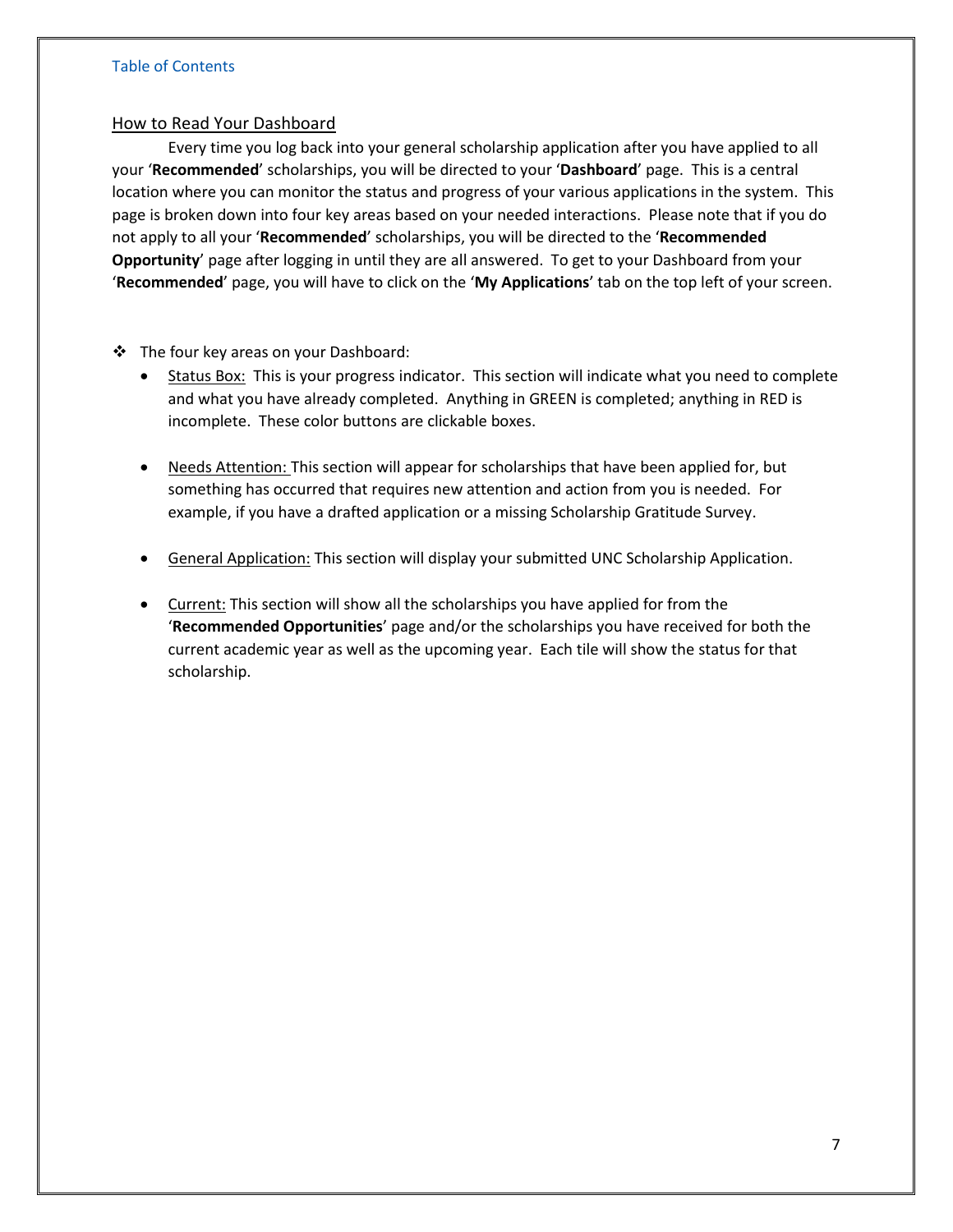#### **View of the Student Dashboard page:**

| <b>Status</b><br>Recommended Opportunities Submitted 1 of 2<br>General Applications Submitted 1 of 1<br>Offers Accepted/Declined 0 of 1<br><b>Needs Attention</b> <sup>®</sup><br><b>A</b> Required Questions<br>Lucille Hopper Shafer<br>Phi Theta Kappa<br>Award<br>Scholarship<br>Offered<br>\$100.00<br><b>Drafted</b><br>Deadline<br>02/01/2021<br>Deadline<br>09/30/2022<br><b>Finish</b><br>Accept<br><b>General Application</b> ©<br><b>General Application</b><br><b>Submitted</b><br>09/30/2022<br>Deadline<br>Update |  |
|---------------------------------------------------------------------------------------------------------------------------------------------------------------------------------------------------------------------------------------------------------------------------------------------------------------------------------------------------------------------------------------------------------------------------------------------------------------------------------------------------------------------------------|--|
|                                                                                                                                                                                                                                                                                                                                                                                                                                                                                                                                 |  |
|                                                                                                                                                                                                                                                                                                                                                                                                                                                                                                                                 |  |
|                                                                                                                                                                                                                                                                                                                                                                                                                                                                                                                                 |  |
|                                                                                                                                                                                                                                                                                                                                                                                                                                                                                                                                 |  |
|                                                                                                                                                                                                                                                                                                                                                                                                                                                                                                                                 |  |
|                                                                                                                                                                                                                                                                                                                                                                                                                                                                                                                                 |  |
|                                                                                                                                                                                                                                                                                                                                                                                                                                                                                                                                 |  |
|                                                                                                                                                                                                                                                                                                                                                                                                                                                                                                                                 |  |
|                                                                                                                                                                                                                                                                                                                                                                                                                                                                                                                                 |  |
|                                                                                                                                                                                                                                                                                                                                                                                                                                                                                                                                 |  |
|                                                                                                                                                                                                                                                                                                                                                                                                                                                                                                                                 |  |
|                                                                                                                                                                                                                                                                                                                                                                                                                                                                                                                                 |  |
|                                                                                                                                                                                                                                                                                                                                                                                                                                                                                                                                 |  |
|                                                                                                                                                                                                                                                                                                                                                                                                                                                                                                                                 |  |
|                                                                                                                                                                                                                                                                                                                                                                                                                                                                                                                                 |  |
|                                                                                                                                                                                                                                                                                                                                                                                                                                                                                                                                 |  |
|                                                                                                                                                                                                                                                                                                                                                                                                                                                                                                                                 |  |
|                                                                                                                                                                                                                                                                                                                                                                                                                                                                                                                                 |  |
|                                                                                                                                                                                                                                                                                                                                                                                                                                                                                                                                 |  |
|                                                                                                                                                                                                                                                                                                                                                                                                                                                                                                                                 |  |
| <b>Current</b> ©                                                                                                                                                                                                                                                                                                                                                                                                                                                                                                                |  |
|                                                                                                                                                                                                                                                                                                                                                                                                                                                                                                                                 |  |
|                                                                                                                                                                                                                                                                                                                                                                                                                                                                                                                                 |  |
| The Zink Family<br><b>UNC Legacy Scholarship</b><br>Scholarship                                                                                                                                                                                                                                                                                                                                                                                                                                                                 |  |
|                                                                                                                                                                                                                                                                                                                                                                                                                                                                                                                                 |  |
| <b>Submitted</b><br>Submitted<br>05/01/2022<br>09/30/2022<br>Deadline<br>Deadline                                                                                                                                                                                                                                                                                                                                                                                                                                               |  |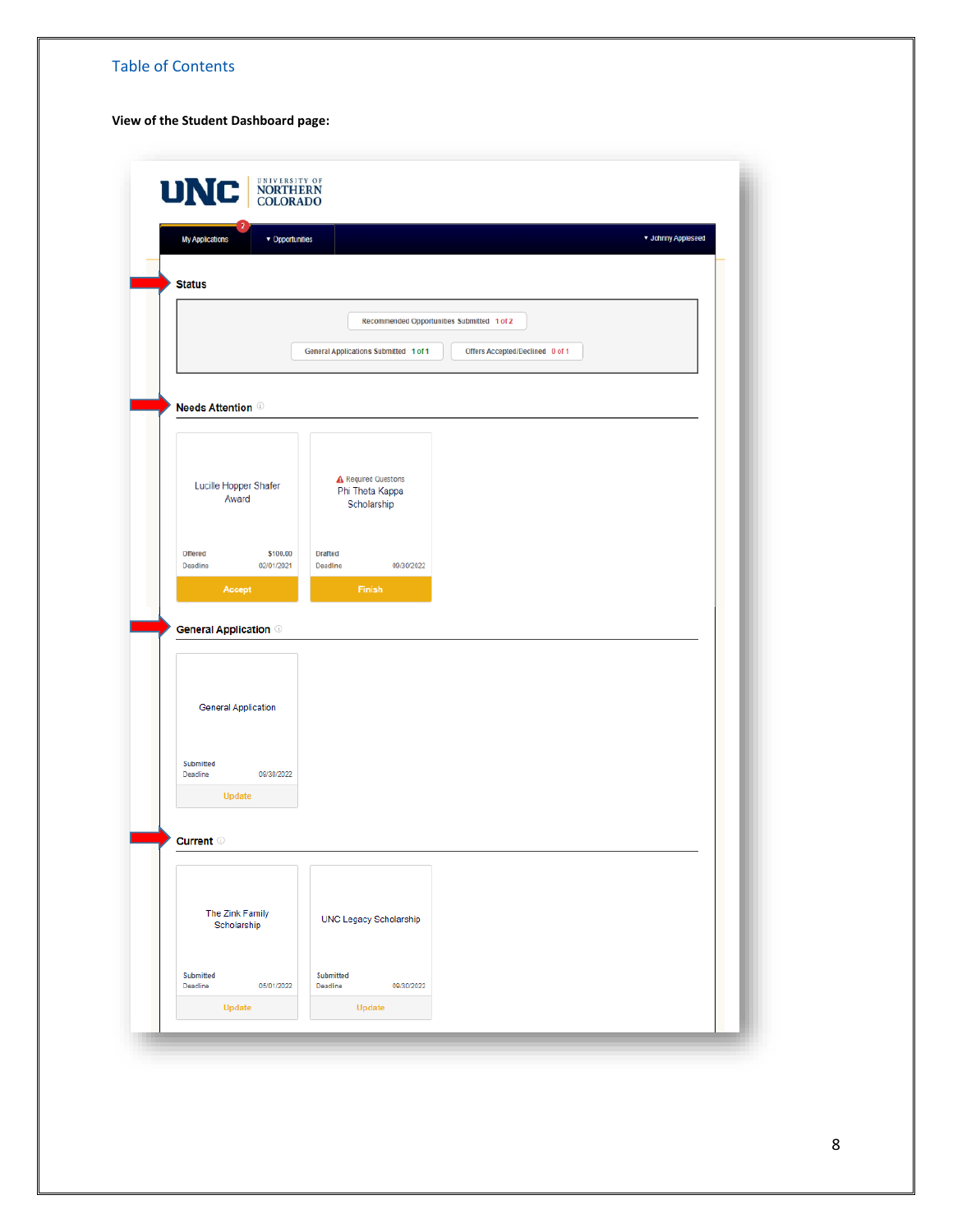## <span id="page-9-0"></span>Current Section on Your Dashboard

This section will include all the scholarships you have applied for from the '**Recommended Opportunities**' page as well as all the scholarships you have been awarded. You will see a tile for each scholarship. Information in this tile will include the name of scholarship, the application deadline for each scholarship, the most recent application status, and a button at the bottom to either '**View**' or '**Update**' that scholarship.

The scholarships with a '**View**' button at the bottom have had the deadline pass. You can still view this scholarship and all the items you submitted but you will no longer have access to update it. The scholarships with an '**Update**' button are still open and you have access to edit/submit your application for that scholarship. Depending on the time of year, you may see tiles that belong to scholarships for the current academic year as well as scholarships for the upcoming academic year.

#### **View of Current section:**



## **You will want to keep an eye on each scholarship status through mid-July!**

<span id="page-9-1"></span>Types of scholarship status you can have:

- Drafted: You have not submitted for this scholarship and it is still incomplete.
- Submitted: You have submitted your application for this scholarship, it is pending review.
- Not Selected/Not Chosen: Your application was not selected to receive this scholarship.
- Offered: You have been offered this scholarship.
- Accepted: You have accepted this scholarship.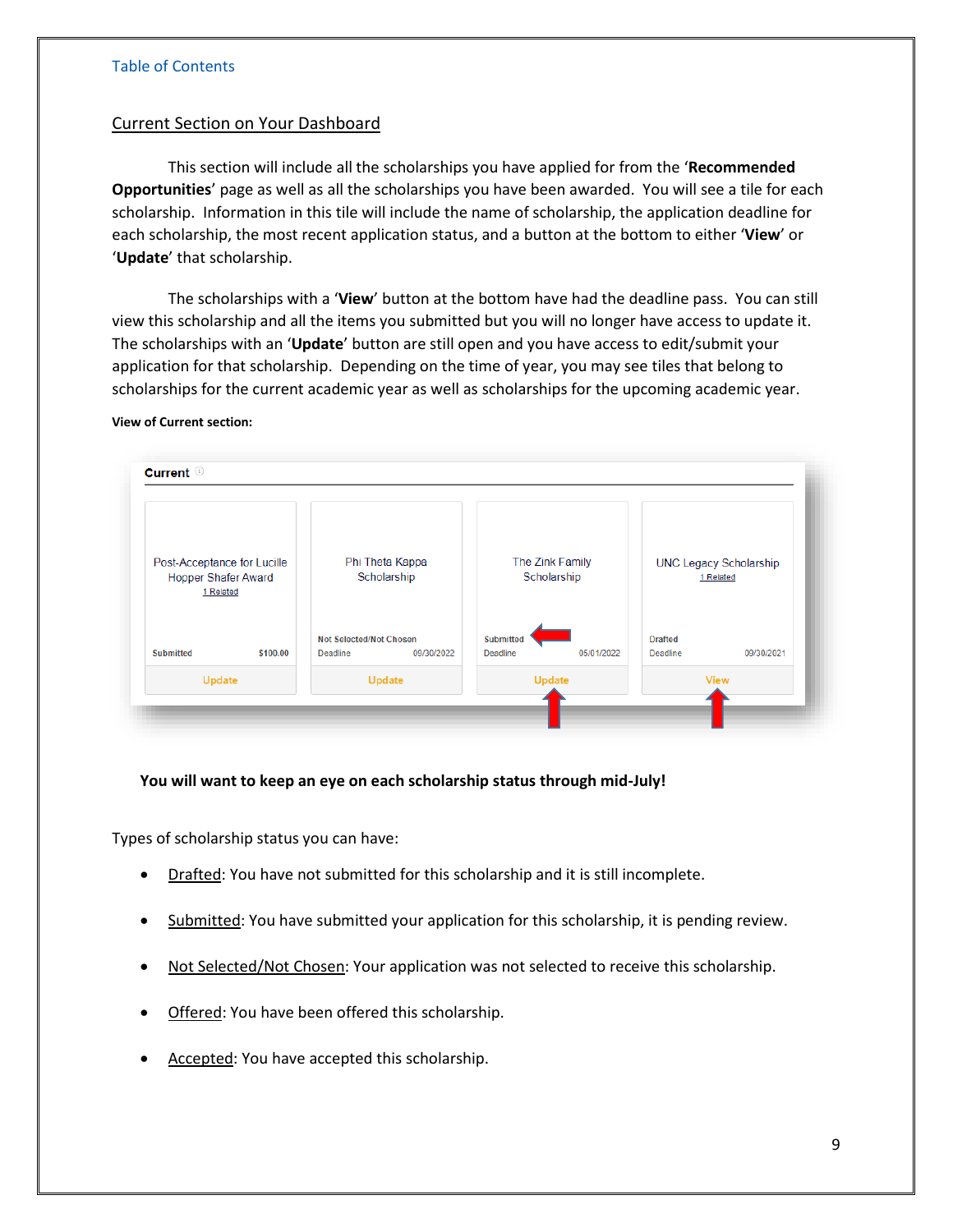## <span id="page-10-0"></span>How You Know You Have Been Offered a Scholarship

You will be notified through your student email if you are offered a scholarship. The email will be titled "You have been offered the [name of scholarship] at UNC!". That email will list any additional steps that need to be completed and the requirements needed to receive the award, along with a link to go directly to that specific scholarship application tile.

You can also use the steps outlined previously for how to get into your UNC Scholarship Application '**Dashboard**' again. Once you are logged in to your '**Dashboard**', you will see a green message at the top that states, "You have been offered the [name of scholarship]! Please review the offer to view the details tab and accept or reject the award". You can click on the '**review the offer**' link in that message to accept it. Alternatively, you can click the '**Accept**' button on the scholarship tile in your '**Needs Attention**' section. In addition, your '**Status**' box section will show you now have a button for '**Offers Accepted/Declined**' with red writing, meaning you have outstanding items.

| <b>My Applications</b>              | v Opportunities        |                                                                                 | v Johnny Appleseed |
|-------------------------------------|------------------------|---------------------------------------------------------------------------------|--------------------|
| <b>Status</b>                       |                        |                                                                                 |                    |
|                                     |                        | Recommended Opportunities Submitted 1 of 2                                      |                    |
|                                     |                        | Offers Accepted/Declined 0 of 1<br><b>General Applications Submitted 1 of 1</b> |                    |
|                                     |                        |                                                                                 |                    |
| <b>Needs Attention</b> <sup>1</sup> |                        |                                                                                 |                    |
|                                     |                        |                                                                                 |                    |
| Lucille Hopper Shafer               |                        | A Required Questions<br>Phi Theta Kappa                                         |                    |
| Award                               |                        | Scholarship                                                                     |                    |
| <b>Offered</b><br>Deadline          | \$100.00<br>02/01/2021 | <b>Drafted</b><br>Deadline<br>09/30/2022                                        |                    |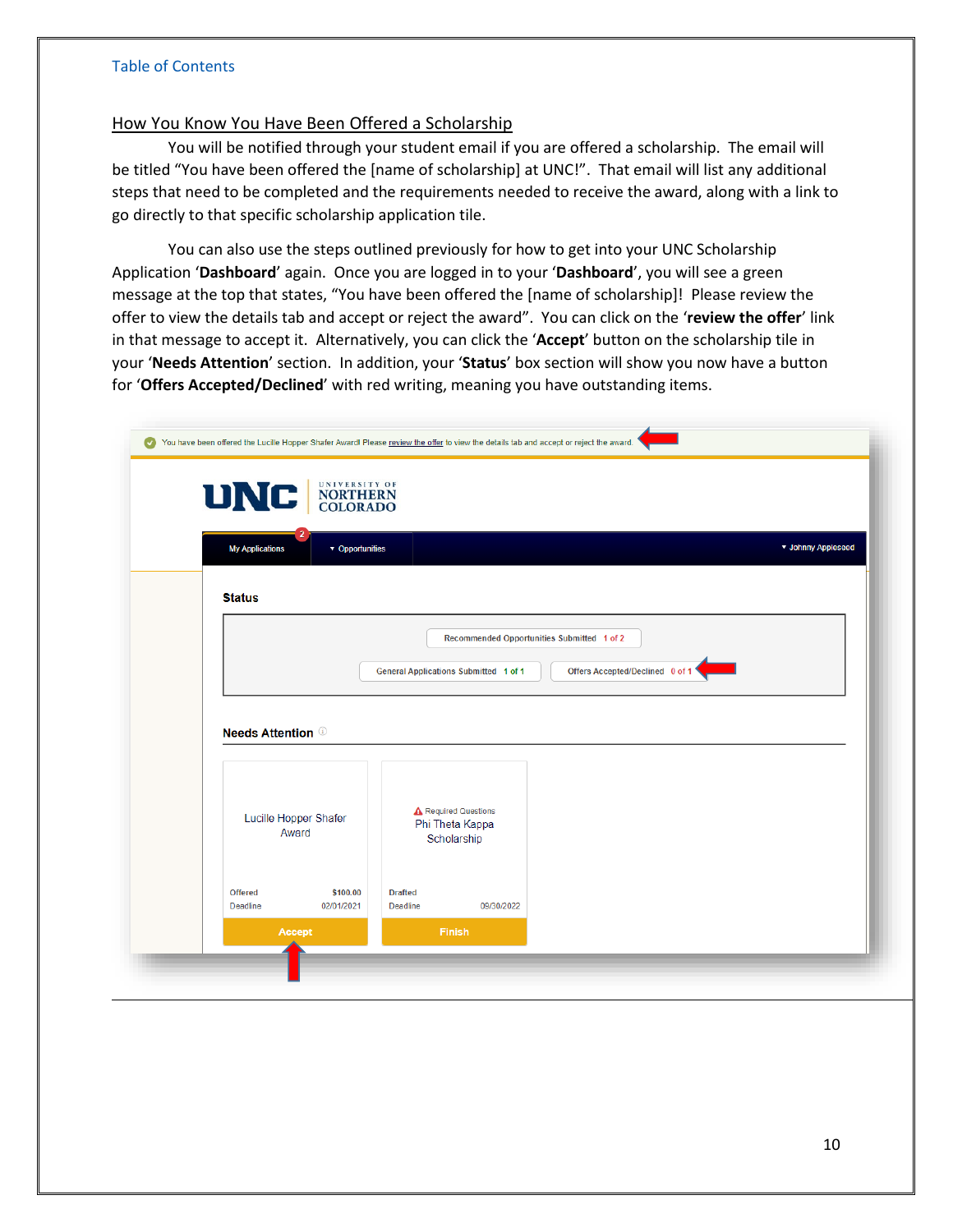## <span id="page-11-0"></span>How To Accept a Scholarship and Complete Additional Steps

- 1. Access the scholarship tile using any of the methods outlined previously.
- 2. You will be directed to accept or decline the scholarship.
	- Be sure to click on the '**Details**' tab to see the award amount you have been offered and the description for this specific scholarship.

|                                                                                   | <b>Offer Letter</b><br><b>Details</b> |
|-----------------------------------------------------------------------------------|---------------------------------------|
| Lucille Hopper Shafer Award                                                       |                                       |
| You have been offered the Lucille Hopper Shafer Award Scholarship. Accept it now! |                                       |
|                                                                                   |                                       |
|                                                                                   | Decline<br>Accept                     |

- 3. Once you accept the scholarship, you will be automatically directed to the page to complete any additional steps required for this scholarship. You will receive an email to your student email account titled "You need to finish your application for the [name of scholarship]!".
	- If you need to complete the additional step(s) at another time, you can simply close out of your scholarship application. Your '**Dashboard**' will update indicate that you have items to still complete in the '**Needs Attention**' section. Your '**Status**' box section will also update to show you now have a button for '**Post-Acceptance Submitted**' with red.

| <b>My Applications</b>                              | • Opportunities |                                                |                                            |                                  | v Johnny Appleseed |
|-----------------------------------------------------|-----------------|------------------------------------------------|--------------------------------------------|----------------------------------|--------------------|
| <b>Status</b>                                       |                 |                                                |                                            |                                  |                    |
|                                                     |                 |                                                | Recommended Opportunities Submitted 1 of 2 |                                  |                    |
|                                                     |                 | <b>General Applications Submitted 1 of 1</b>   |                                            | Post-Acceptance Submitted 0 of 1 |                    |
|                                                     |                 |                                                |                                            |                                  |                    |
|                                                     |                 |                                                |                                            |                                  |                    |
| <b>Needs Attention</b> ®                            |                 |                                                |                                            |                                  |                    |
|                                                     |                 |                                                |                                            |                                  |                    |
|                                                     |                 |                                                |                                            |                                  |                    |
| A Required Questions<br>Post-Acceptance for Lucille |                 | <b>A</b> Required Questions<br>Phi Theta Kappa |                                            |                                  |                    |
| <b>Hopper Shafer Award</b><br>1 Related             |                 | Scholarship                                    |                                            |                                  |                    |
|                                                     |                 |                                                |                                            |                                  |                    |
| Requested                                           | \$100.00        | <b>Drafted</b><br>Deadline                     | 09/30/2022                                 |                                  |                    |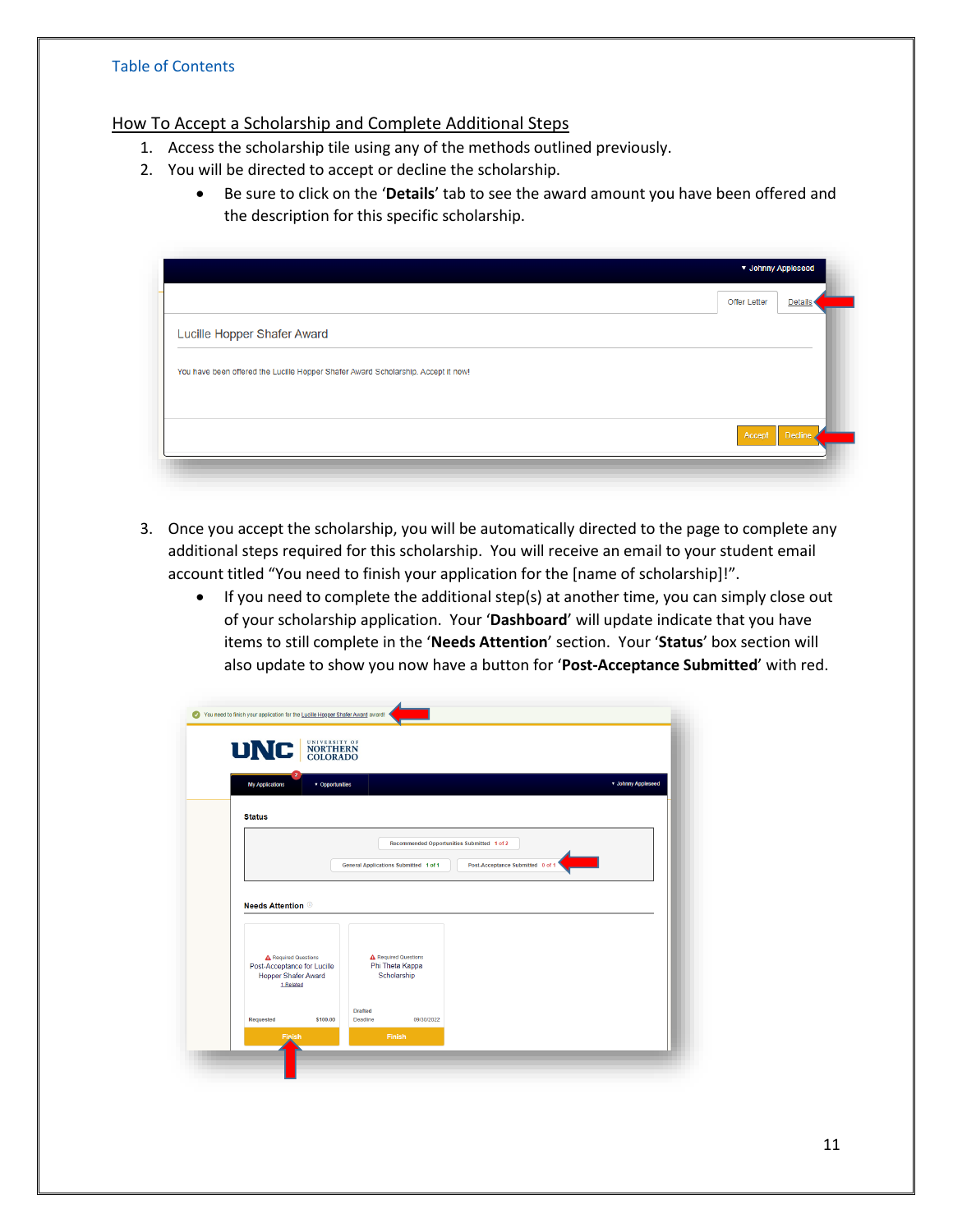#### <span id="page-12-0"></span>Scholarship Gratitude Survey

Every UNC Foundation Scholarship will require the Scholarship Gratitude Survey.

- 1. The survey consists of four questions, answer each one by typing directly into the textbox on the webpage.
	- Make sure that each question is answered thoroughly and thoughtfully. If one or more responses are incomplete or insufficient, your Survey will be rejected. You will receive an email to your student email account to let you know which response(s) needs to be updated before your Survey can be approved.
	- If you have been offered, or anticipate being offered multiple scholarships, it is recommended that you copy/paste your Survey answers into a document to re-use for each scholarship.
- 2. Click on the yellow '**Finish and Submit**' button at the bottom of the page.
	- You will receive an email to your student email account titled "Application Submission Confirmation" to confirm you have submitted your Survey.

| $\bf{B}$                 | Help<br>Edit<br>Preview                                                                                                                                                                                                                                              |
|--------------------------|----------------------------------------------------------------------------------------------------------------------------------------------------------------------------------------------------------------------------------------------------------------------|
| Words Used: 0 out of 200 | Example Formatting: *bold*, _italics_ Full Screen (=)                                                                                                                                                                                                                |
|                          |                                                                                                                                                                                                                                                                      |
|                          | Example response: Your generosity will allow me to make my biggest dreams and goals a reality. This scholarship has opened new<br>doors with many opportunities for me and has simultaneously lifted a tremendous financial burden off of my shoulders as well as my |
|                          | family's shoulders. I would like to thank you, again, for your constant support of students like me.                                                                                                                                                                 |
|                          |                                                                                                                                                                                                                                                                      |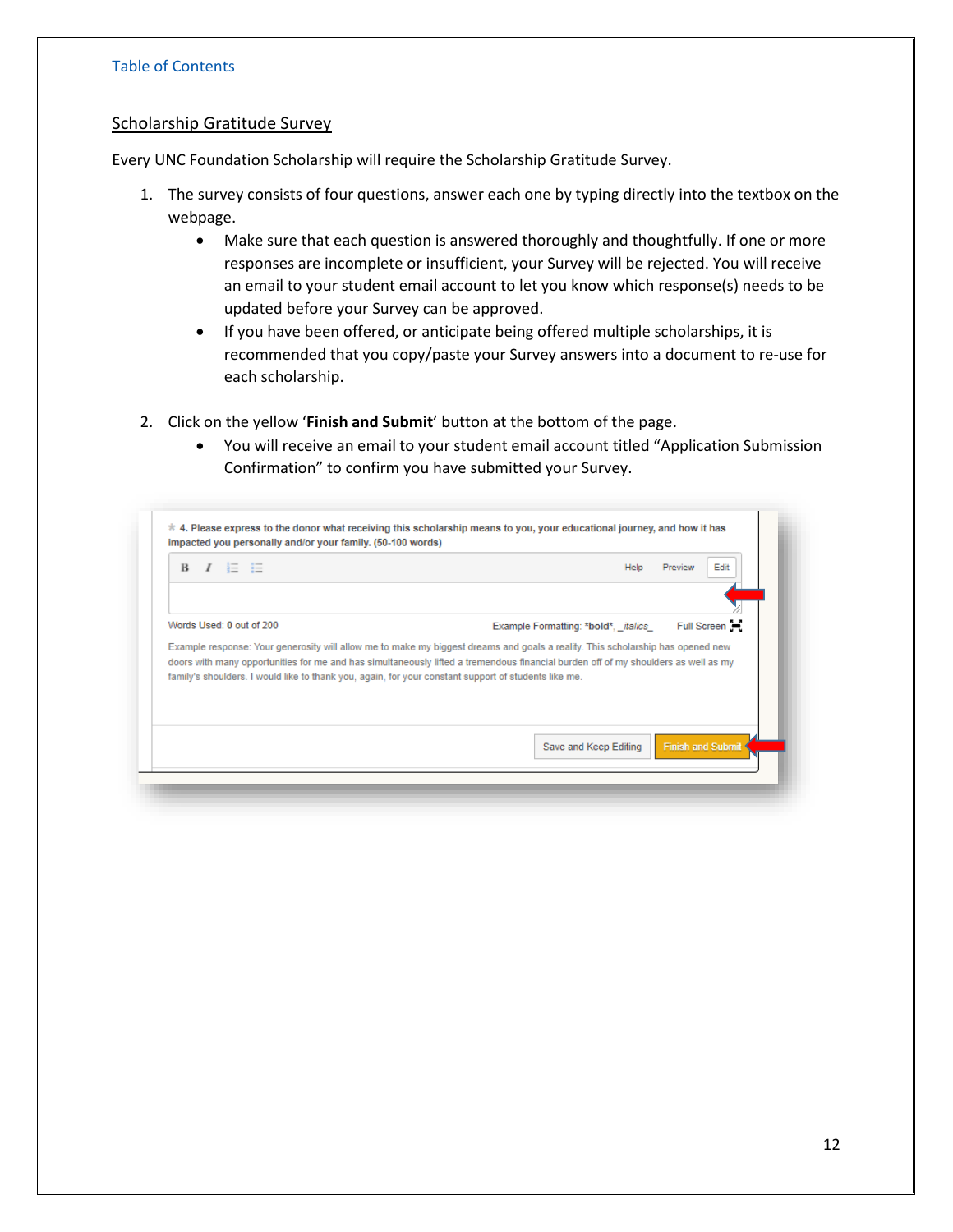**View of the Scholarship Gratitude Survey page:**

|                                            |                   |                          |                                                        |                                                                          |                                                                                                      | <b>Offer Letter</b>                                                                                                                                                                                                                                                                                                                                                                                                                                                                                                                                                                                                                                                                                                                                                                                                                                                                               |      | <b>Supplemental Questions</b> |               |
|--------------------------------------------|-------------------|--------------------------|--------------------------------------------------------|--------------------------------------------------------------------------|------------------------------------------------------------------------------------------------------|---------------------------------------------------------------------------------------------------------------------------------------------------------------------------------------------------------------------------------------------------------------------------------------------------------------------------------------------------------------------------------------------------------------------------------------------------------------------------------------------------------------------------------------------------------------------------------------------------------------------------------------------------------------------------------------------------------------------------------------------------------------------------------------------------------------------------------------------------------------------------------------------------|------|-------------------------------|---------------|
|                                            |                   |                          | submit your application by clicking Finish and Submit. |                                                                          |                                                                                                      | You can save your application at any time by clicking Save and Keep Editing at the bottom of the form. Once completed, you can                                                                                                                                                                                                                                                                                                                                                                                                                                                                                                                                                                                                                                                                                                                                                                    |      |                               |               |
|                                            |                   |                          | Note: Required fields are marked with an asterisk.     |                                                                          |                                                                                                      |                                                                                                                                                                                                                                                                                                                                                                                                                                                                                                                                                                                                                                                                                                                                                                                                                                                                                                   |      |                               |               |
| <b>Supplemental Questions</b>              |                   |                          |                                                        |                                                                          |                                                                                                      |                                                                                                                                                                                                                                                                                                                                                                                                                                                                                                                                                                                                                                                                                                                                                                                                                                                                                                   |      |                               |               |
|                                            |                   |                          | into a word doc for use in each scholarship survey*    |                                                                          |                                                                                                      | $*$ Before your scholarship funds will be disbursed, you must answer all the following questions. Be aware that your<br>responses will be provided to the donor(s) of this scholarship, so please answer all questions thoroughly and thoughtfully.<br>Insufficient or incomplete responses will be rejected. To learn more about your scholarship and who you are writing to,<br>please review the donor biography under the scholarship description. *If you have received multiple scholarships, you will<br>have to submit this survey for each scholarship - to save time and effort we suggested that you copy/paste your answers<br>1. Please write a paragraph expressing your appreciation to the donor for providing the funds that made this scholarship<br>possible (refer to the scholarship by name) and explain how this scholarship will assist you in achieving your educational |      |                               |               |
| goals at UNC. (50-100 words)               |                   |                          |                                                        |                                                                          |                                                                                                      |                                                                                                                                                                                                                                                                                                                                                                                                                                                                                                                                                                                                                                                                                                                                                                                                                                                                                                   |      |                               |               |
| B                                          | $I \equiv \Xi$    |                          |                                                        |                                                                          |                                                                                                      |                                                                                                                                                                                                                                                                                                                                                                                                                                                                                                                                                                                                                                                                                                                                                                                                                                                                                                   | Help | Preview                       | Edit          |
|                                            |                   |                          |                                                        |                                                                          |                                                                                                      |                                                                                                                                                                                                                                                                                                                                                                                                                                                                                                                                                                                                                                                                                                                                                                                                                                                                                                   |      |                               |               |
| Words Used: 0 out of 200                   |                   |                          |                                                        |                                                                          |                                                                                                      | Example Formatting: *bold*, _italics_                                                                                                                                                                                                                                                                                                                                                                                                                                                                                                                                                                                                                                                                                                                                                                                                                                                             |      |                               | Full Screen : |
|                                            |                   |                          |                                                        |                                                                          |                                                                                                      | Example response: I want to thank you for providing me with the amazing opportunity that you have. Because of the UNC Bear Pride<br>Scholarship, I am able to live out my dream of playing college football and obtaining a college education. I would not be here right<br>now if it was not for your help. Your support means a great deal to me because you don't know me, yet you are helping me in ways<br>that are going to change my life forever. I truly cannot thank you enough for your help and your support.<br>$*$ 2. Please write a paragraph telling the donor about yourself. (Appropriate responses might include, your hometown,                                                                                                                                                                                                                                               |      |                               |               |
| would like to share). (100-200 words)      |                   |                          |                                                        |                                                                          |                                                                                                      | family background, talents and hobbies, extracurricular involvement, anything else about your life and family that you                                                                                                                                                                                                                                                                                                                                                                                                                                                                                                                                                                                                                                                                                                                                                                            |      |                               |               |
| B<br>I                                     | 日                 | - 12                     |                                                        |                                                                          |                                                                                                      |                                                                                                                                                                                                                                                                                                                                                                                                                                                                                                                                                                                                                                                                                                                                                                                                                                                                                                   | Help | Preview                       | Edit          |
|                                            |                   |                          |                                                        |                                                                          |                                                                                                      |                                                                                                                                                                                                                                                                                                                                                                                                                                                                                                                                                                                                                                                                                                                                                                                                                                                                                                   |      |                               |               |
|                                            |                   | Words Used: 0 out of 300 |                                                        |                                                                          |                                                                                                      | Example Formatting: *bold*, _italics_<br>Example Response: I am a first-generation student originally from Venezuela. My family decided to move to the United States three<br>years ago to have a better life and to have access to a better educational future for me and my little sister. We have always been a<br>close family and somehow happiness always finds its way to us. They are my biggest inspiration and the reason why I want to never                                                                                                                                                                                                                                                                                                                                                                                                                                           |      |                               | Full Screen 1 |
|                                            |                   |                          |                                                        | made me realize how sometimes little things can make big changes happen. |                                                                                                      | give up. I attended Windsor High School and was a member of the National Honor Society since my Junior year. I have been involved<br>in track and field, as well as cross country. Outside of school, I have played soccer for a long time. I have also helped friends and<br>colleagues whose first language is not English, because I know how it feels to not be able to communicate with others. Helping them,                                                                                                                                                                                                                                                                                                                                                                                                                                                                                |      |                               |               |
|                                            |                   |                          |                                                        |                                                                          |                                                                                                      | * 3. Please explain to the donor why you chose to attend UNC; why you selected your major/minors, and how your<br>education at UNC will help you to achieve your future career goals or post-graduation plans. (100-200 words)                                                                                                                                                                                                                                                                                                                                                                                                                                                                                                                                                                                                                                                                    |      |                               |               |
| в                                          | $I \equiv \Xi$    |                          |                                                        |                                                                          |                                                                                                      |                                                                                                                                                                                                                                                                                                                                                                                                                                                                                                                                                                                                                                                                                                                                                                                                                                                                                                   | Help | Preview                       | Edit          |
|                                            |                   |                          |                                                        |                                                                          |                                                                                                      |                                                                                                                                                                                                                                                                                                                                                                                                                                                                                                                                                                                                                                                                                                                                                                                                                                                                                                   |      |                               |               |
|                                            |                   |                          |                                                        |                                                                          |                                                                                                      | Example Formatting: *bold*, _italics                                                                                                                                                                                                                                                                                                                                                                                                                                                                                                                                                                                                                                                                                                                                                                                                                                                              |      |                               | Full Screen 1 |
|                                            |                   |                          |                                                        |                                                                          |                                                                                                      | Example Response: I chose UNC because I feel like it is not always the place, but how you feel when you are there. As a first-<br>generation student selecting a university was challenging, but the first time I visited the campus I knew that UNC was the place for<br>me. I am currently a Business Administration student and I aspire to start my own beauty business. Outside of my career, I would also<br>like to use the knowledge I gain in the Monfort College of Business to serve others and help to teach them how to manage their                                                                                                                                                                                                                                                                                                                                                 |      |                               |               |
|                                            |                   |                          |                                                        | impacted you personally and/or your family. (50-100 words)               |                                                                                                      | $*$ 4. Please express to the donor what receiving this scholarship means to you, your educational journey, and how it has                                                                                                                                                                                                                                                                                                                                                                                                                                                                                                                                                                                                                                                                                                                                                                         |      |                               |               |
| Words Used: 0 out of 300<br>finances.<br>B | $I \equiv \equiv$ |                          |                                                        |                                                                          |                                                                                                      |                                                                                                                                                                                                                                                                                                                                                                                                                                                                                                                                                                                                                                                                                                                                                                                                                                                                                                   | Help | Preview                       | Edit          |
|                                            |                   |                          |                                                        |                                                                          |                                                                                                      |                                                                                                                                                                                                                                                                                                                                                                                                                                                                                                                                                                                                                                                                                                                                                                                                                                                                                                   |      |                               |               |
| Words Used: 0 out of 200                   |                   |                          |                                                        |                                                                          |                                                                                                      | Example Formatting: *bold*, _italics                                                                                                                                                                                                                                                                                                                                                                                                                                                                                                                                                                                                                                                                                                                                                                                                                                                              |      |                               | Full Screen : |
|                                            |                   |                          |                                                        |                                                                          | family's shoulders. I would like to thank you, again, for your constant support of students like me. | Example response: Your generosity will allow me to make my biggest dreams and goals a reality. This scholarship has opened new<br>doors with many opportunities for me and has simultaneously lifted a tremendous financial burden off of my shoulders as well as my                                                                                                                                                                                                                                                                                                                                                                                                                                                                                                                                                                                                                              |      |                               |               |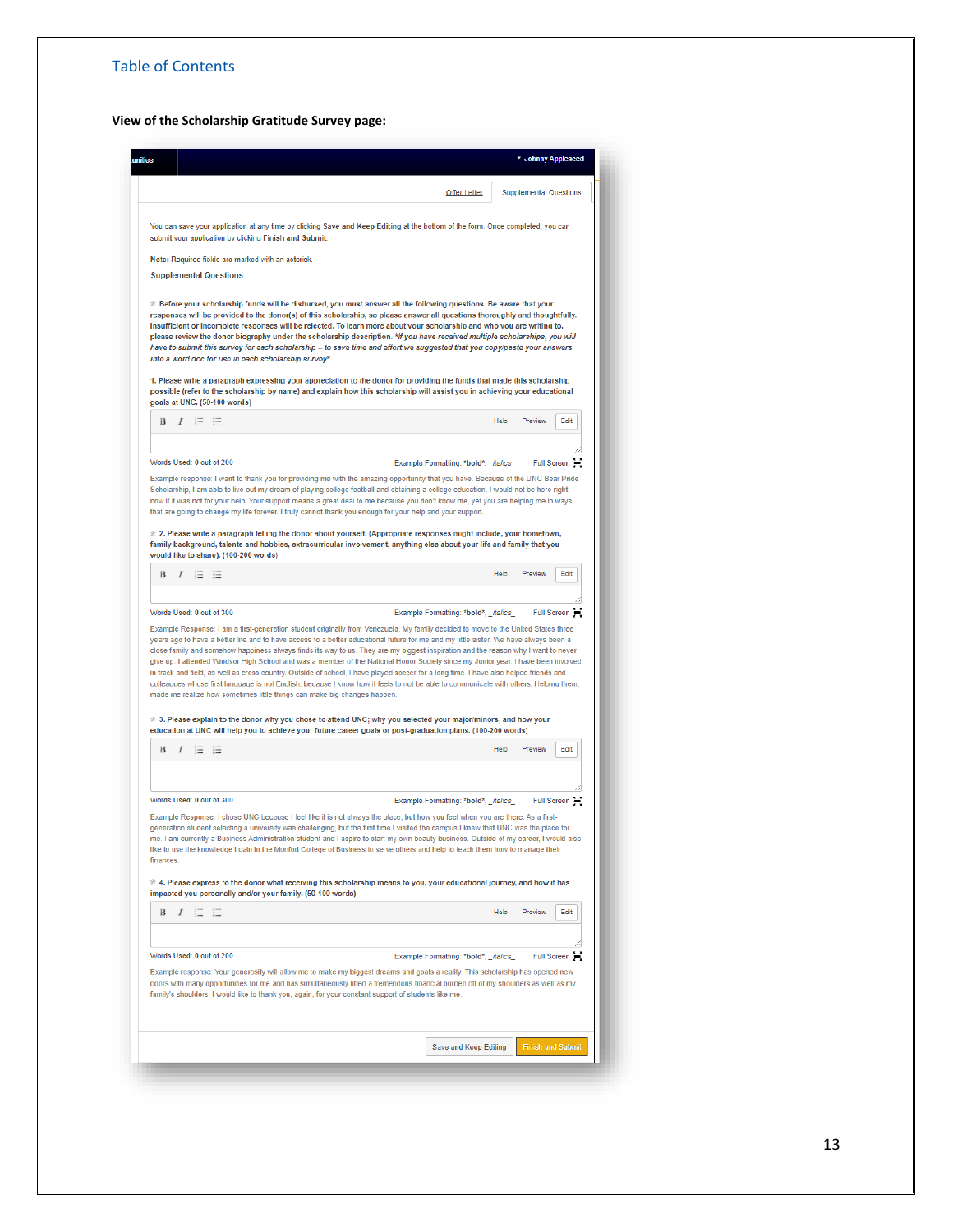3. After submitting your Scholarship Gratitude Survey, you will see the **'Status'** section update to green for the **'Post-Acceptance Submitted'**. In addition, the scholarship will now show in your **'Current'** section as submitted.

|               | Your application to Post-Acceptance for Lucille Hopper Shafer Award has been successfully submitted. |  |
|---------------|------------------------------------------------------------------------------------------------------|--|
| <b>Status</b> |                                                                                                      |  |
|               | Recommended Opportunities Submitted 1 of 1                                                           |  |
|               | Post-Acceptance Submitted 2 of 2<br><b>General Applications Submitted 1 of 1</b>                     |  |
|               |                                                                                                      |  |

| Post-Acceptance for Lucille<br><b>Hopper Shafer Award</b><br>1 Related | Phi Theta Kappa<br>Scholarship                                  | The Zink Family<br>Scholarship                    | <b>UNC Legacy Scholarship</b><br>1 Related |  |
|------------------------------------------------------------------------|-----------------------------------------------------------------|---------------------------------------------------|--------------------------------------------|--|
| <b>Submitted</b><br>\$100.00                                           | <b>Not Selected/Not Chosen</b><br><b>Deadline</b><br>09/30/2022 | <b>Submitted</b><br><b>Deadline</b><br>05/01/2022 | <b>Drafted</b><br>Deadline<br>09/30/2021   |  |
| Update                                                                 | Update                                                          | Update                                            | <b>View</b>                                |  |

4. When you see the status for your **'Post-Acceptance'** tile update from '**Submitted**' to either **'Banner'** or **'Donor'** that indicates your submitted Survey has been reviewed and accepted. You are now done with that scholarship.

| Post-Acceptance for Lucille<br><b>Hopper Shafer Award</b><br>1 Related | Phi Theta Kappa<br>Scholarship                                  | The Zink Family<br>Scholarship             | <b>UNC Legacy Scholarship</b><br>1 Related |
|------------------------------------------------------------------------|-----------------------------------------------------------------|--------------------------------------------|--------------------------------------------|
| <b>Generous Donor</b><br>0.00                                          | <b>Not Selected/Not Chosen</b><br>09/30/2022<br><b>Deadline</b> | <b>Submitted</b><br>05/01/2022<br>Deadline | <b>Drafted</b><br>Deadline<br>09/30/2021   |
| Update                                                                 | <b>Update</b>                                                   | Update                                     | <b>View</b>                                |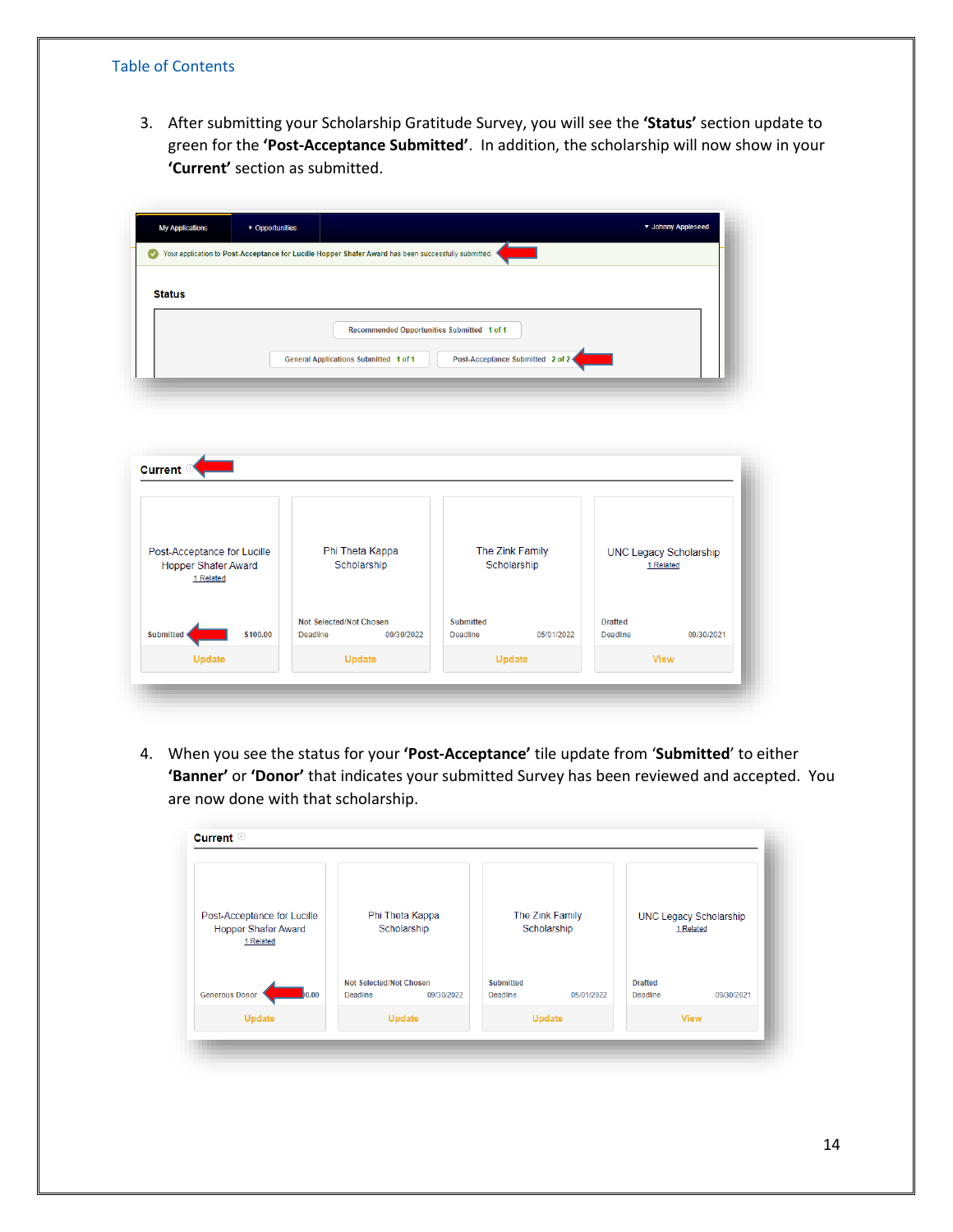## <span id="page-15-0"></span>Searching Additional Scholarships

Use the **'Opportunities'** tab in the top left of your tool bar. The '**Opportunities**' page allows you to locate recommended **'Apply-To'** scholarships, as well as browsing other scholarships within the system. Simply clicking on the **'Opportunities'** button will take you immediately to your '**Recommended'** list, where you can begin applying for additional **'Apply-To'** scholarships.

If you would like to view additional scholarships, such as those for which you may be already automatically under consideration, hovering over the **'Opportunities'** button will allow you to select the '**Ours'** list. This will list all the scholarships in the system, which you can click on to read the description. Many of these will not give you an '**Apply**' button as there is nothing else you would need to do other than your general application to be considered for them.



On the **'Recommended'** and **'Our'** list pages, you can click **'Search by Keyword'** to search through available scholarship opportunities based on the qualification criteria established for each scholarship.

Keep in mind that you do not have to search for all scholarships to apply to them; by completing your General Scholarship Application, you have already applied to all the '**Automatch**' scholarships and your '**Recommended Opportunities**' page lists the scholarships that need an additional item completed. Your general scholarship submission did the work for you. This search page is simply a way for you to view comprehensively what is available at UNC.

| <b>My Applications</b>                      | ▼ Opportunities |                                                                                                                                                                                                                                                                                                                                                                                                                                                                                                                                                                                                                                                                                                                                                                                                                                                             | ▼ Johnny Appleseed  |
|---------------------------------------------|-----------------|-------------------------------------------------------------------------------------------------------------------------------------------------------------------------------------------------------------------------------------------------------------------------------------------------------------------------------------------------------------------------------------------------------------------------------------------------------------------------------------------------------------------------------------------------------------------------------------------------------------------------------------------------------------------------------------------------------------------------------------------------------------------------------------------------------------------------------------------------------------|---------------------|
| <b>Our Opportunities</b>                    |                 |                                                                                                                                                                                                                                                                                                                                                                                                                                                                                                                                                                                                                                                                                                                                                                                                                                                             | <b>Show Filters</b> |
| scholarships, it means you did not qualify. |                 | Please note: Completion of the UNC Scholarship Application is the only requirement to be considered for scholarships designated as automatically matching. You will not be able to<br>view scholarships for which you have automatically qualified under on your scholarship dashboard. However, you may see if you have qualified by clicking on the individual<br>opportunity under the "Opportunities", then "Ours" tab, Qualifying does not quarantee that you will receive a scholarship.<br>Additional scholarships may require more information. These scholarships will be visible on your dashboard once your general application is complete. You may also view a list of<br>the scholarships for which you may be eligible by choosing the "Recommended" option from the drop-down list under "Opportunities". If you do not see any recommended |                     |
| Search by Keyword                           |                 |                                                                                                                                                                                                                                                                                                                                                                                                                                                                                                                                                                                                                                                                                                                                                                                                                                                             |                     |
| Award                                       |                 | Name                                                                                                                                                                                                                                                                                                                                                                                                                                                                                                                                                                                                                                                                                                                                                                                                                                                        | Actions             |